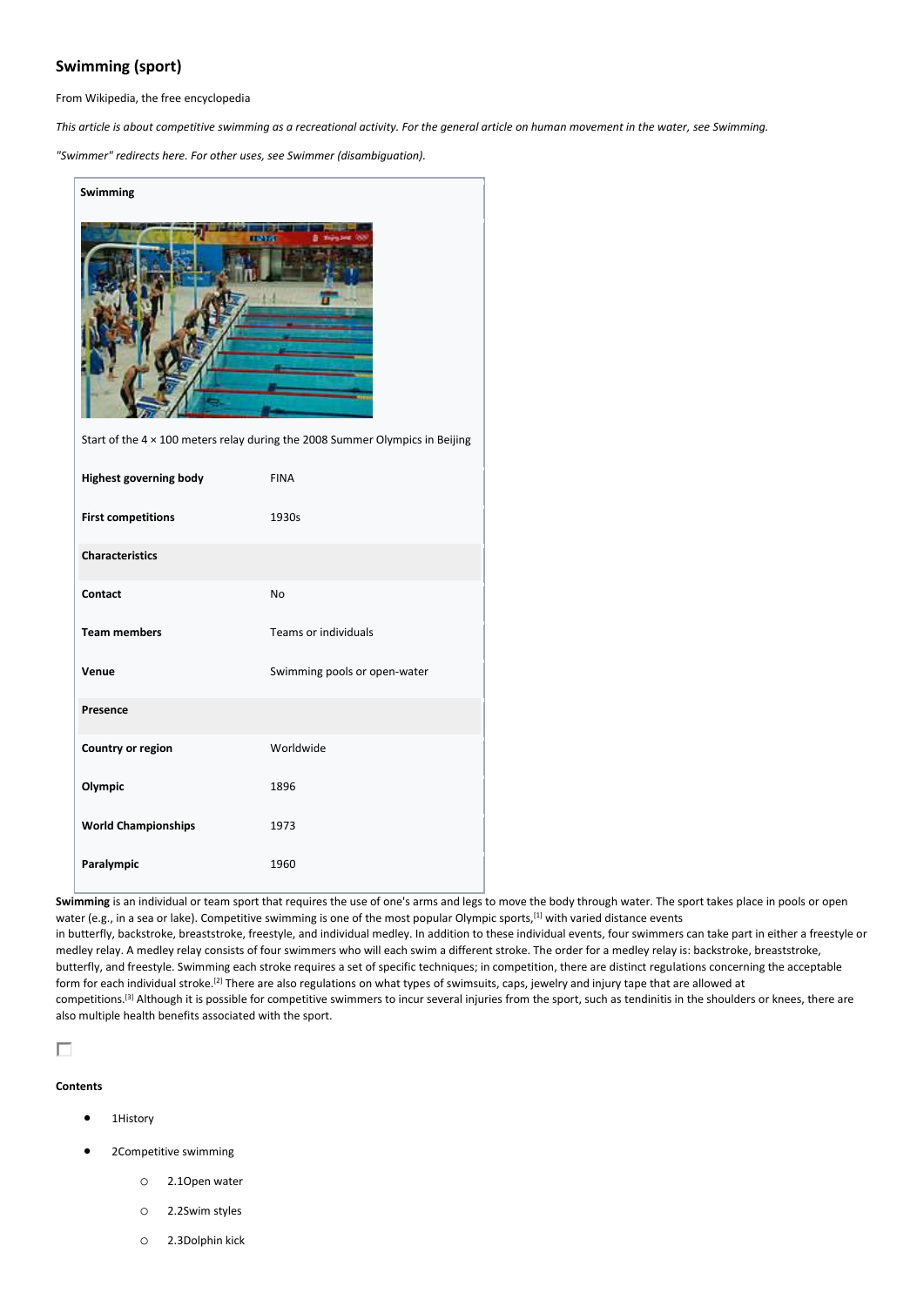- 3Competition pools
- 4Seasons
- 5Officials
- 6Swimwear
	- o 6.1Common Swimwear
		- $-6.1.1$ Men
		- 6.1.2Women
		- 6.1.3Use of drag wear
- 7Elite and international swimming
	- o 7.1Professionalism
- 8Open-water swimming
- 9Changes to the sport
- 10Records
	- o 10.1Historical breakthroughs
- 11Health benefits
- 12Common injuries
- 13See also
- 14References
- 15External links

# History[edit]

*Main article: History of swimming*



Leander swimming across the Hellespont. Detail from a painting by Bernard Picart.

Evidence of recreational swimming in prehistoric times has been found, with the earliest evidence dating to Stone Age paintings from around 10,000 years ago. Written references date from 2000 BC, with some of the earliest references to swimming including the Iliad, the Odyssey, the Bible, Beowulf, the Quran and others. In 1538, Nikolaus Wynmann, a Swiss professor of languages, wrote the first book about swimming, *The Swimmer or A Dialogue on the Art of Swimming* (Der Schwimmer oder ein Zweigespräch über die Schwimmkunst).

Swimming emerged as a competitive recreational activity in the 1830s in England. In 1828, the first indoor swimming pool, St George's Baths was opened to the public.<sup>[4]</sup> By 1837, the National Swimming Society was holding regular swimming competitions in six artificial swimming pools, built around London. The recreational activity grew in popularity and by 1880, when the first national governing body, the Amateur Swimming Association was formed, there were already over 300 regional clubs in operation across the country.<sup>[5]</sup>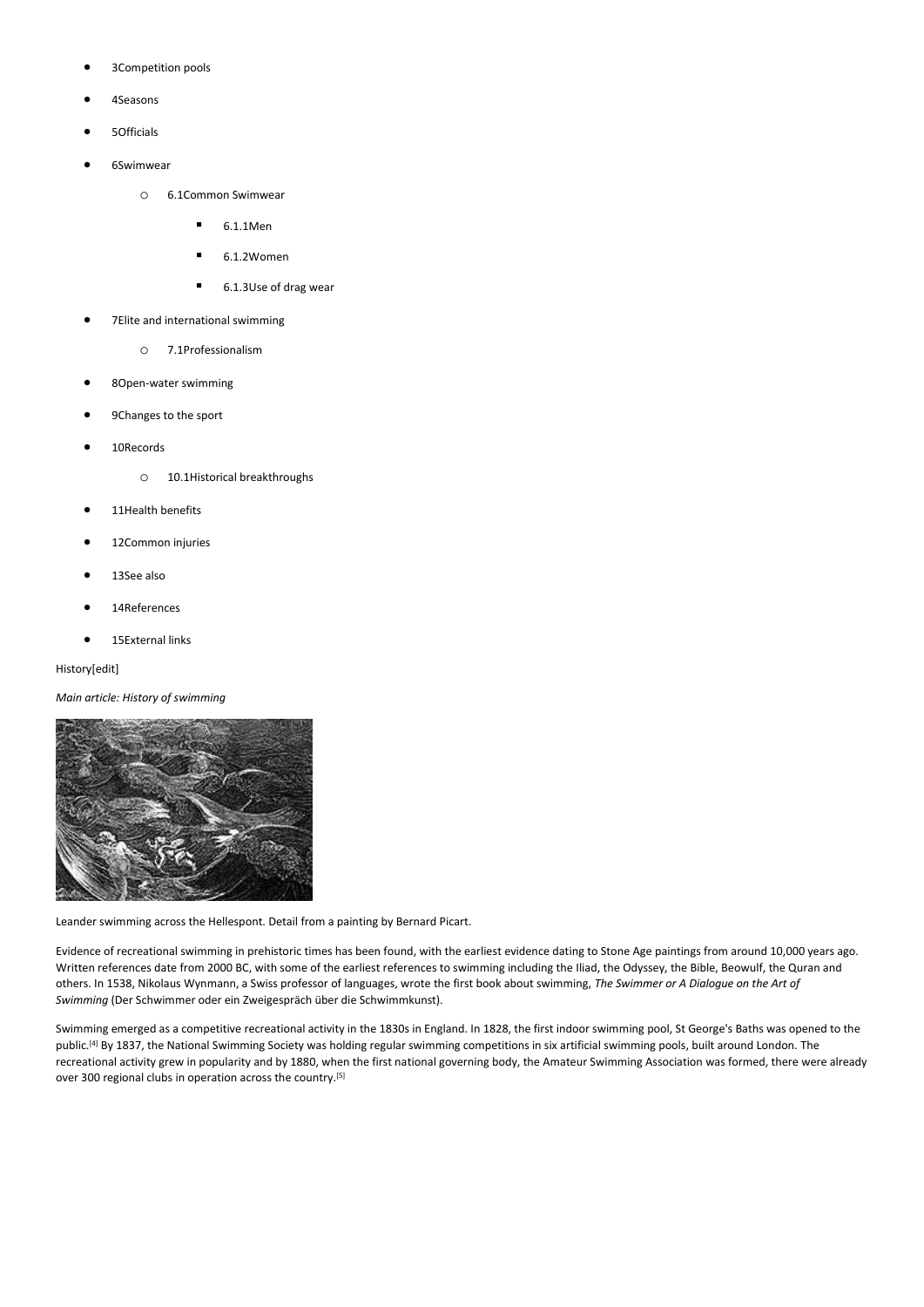CHART SHOWING THE COURSES OF BURGESS AND WEBB



The routes taken by Webb and T.W. Burgess across the English Channel, in 1875 and 1911, respectively.

In 1844 two Native American participants at a swimming competition in London introduced the front crawl to a European audience. Sir John Arthur Trudgen picked up the hand-over stroke from some South American natives and successfully debuted the new stroke in 1873, winning a local competition in England. His stroke is still regarded as the most powerful to use today.<sup>[6]</sup>

Captain Matthew Webb was the first man to swim the English Channel (between England and France), in 1875. Using the breaststroke technique, he swam the channel 21.26 miles (34.21 km) in 21 hours and 45 minutes. His feat was not replicated or surpassed for the next 36 years, until T.W. Burgess made the crossing in 1911.

Other European countries also established swimming federations; Germany in 1882, France in 1890 and Hungary in 1896. The first European amateur swimming competitions were in 1889 in Vienna. The world's first women's swimming championship was held in Scotland in 1892.[7]

Men's swimming became part of the first modern Olympic Games in 1896 in Athens. In 1902, the Australian Richmond Cavill introduced freestyle to the Western world. In 1908, the world swimming association, Fédération Internationale de Natation (FINA), was formed. Women's swimming was introduced into the Olympics in 1912; the first international swim meet for women outside the Olympics was the 1922 Women's Olympiad. Butterfly was developed in the 1930s and was at first a variant of breaststroke, until it was accepted as a separate style in 1952.

Competitive swimming[edit]

*See also: List of swimming competitions*



Katie Ledecky set the Olympic records in 2016 for the 400 m and 800 m freestyle.

Competitive swimming became popular in the 19th century. The goal of high level competitive swimming is to break personal or world records while beating competitors in any given event. Swimming in competition should create the least resistance in order to obtain maximum speed. However, some professional swimmers who do not hold a national or world ranking are considered the best in regard to their technical skills. Typically, an athlete goes through a cycle of training in which the body is overloaded with work in the beginning and middle segments of the cycle, and then the workload is decreased in the final stage as the swimmer approaches competition.

The practice of reducing exercise in the days just before an important competition is called tapering. Tapering is used to give the swimmer's body some rest without stopping exercise completely. A final stage is often referred to as "shave and taper": the swimmer shaves off all exposed hair for the sake of reducing drag and having a sleeker and more hydrodynamic feel in the water.<sup>[8]</sup> Additionally, the "shave and taper" method refers to the removal of the top layer of "dead skin", which exposes the newer and richer skin underneath. This also helps to "shave" off mere milliseconds on your time.<sup>[9]</sup>



World record holder and Olympic gold medalist Michael Phelps in the 400 IM.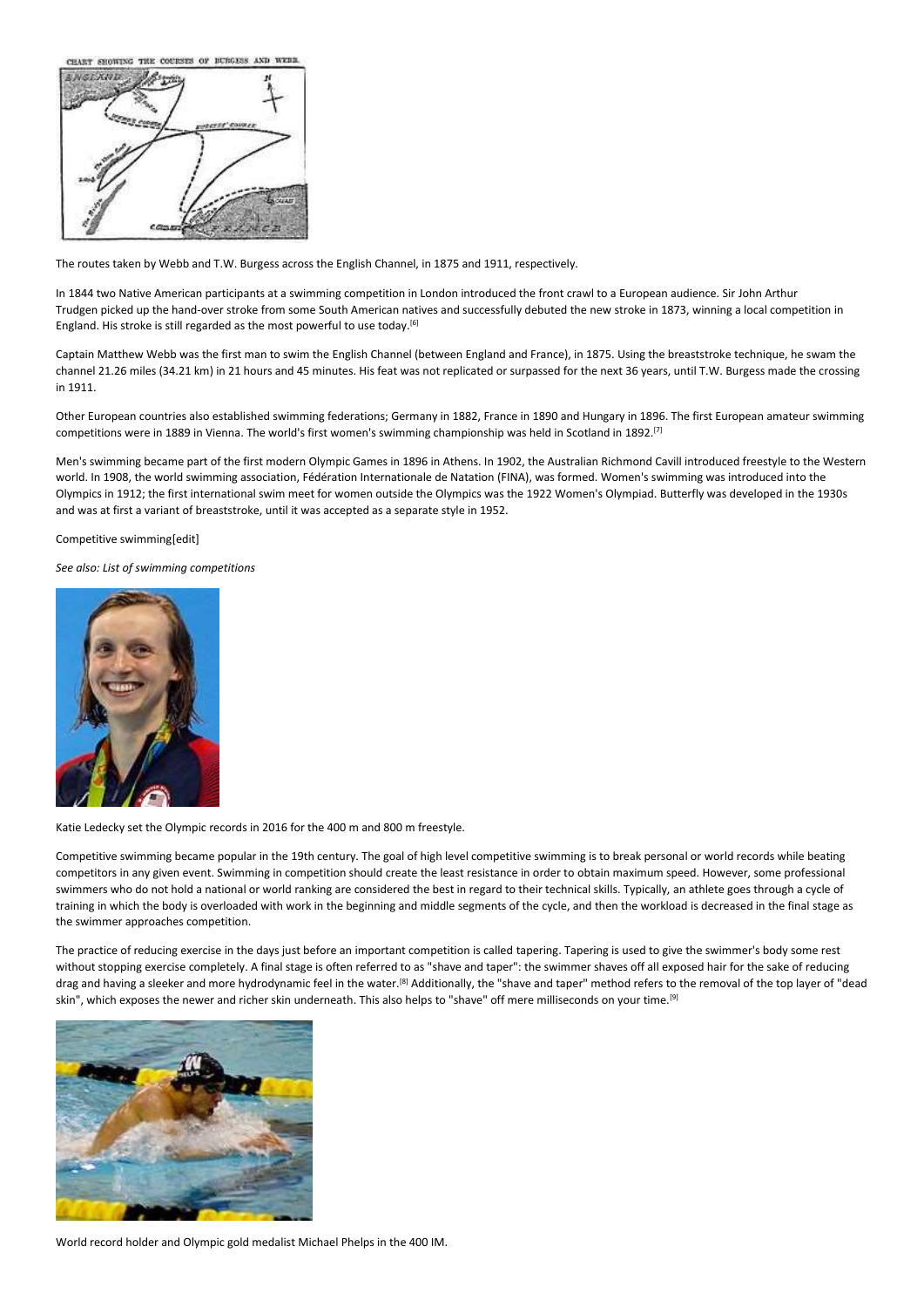Swimming is an event at the Summer Olympic Games, where male and female athletes compete in 16 of the recognized events each. Olympic events are held in a 50-meter pool, called a long course pool.

There are forty officially recognized individual swimming events in the pool; however the International Olympic Committee only recognizes 32 of them. The international governing body for competitive swimming is the *Fédération Internationale de Natation* ("International Swimming Federation"), better known as FINA.

# **Open water**[edit]

In open water swimming, where the events are swum in a body of open water (lake or sea), there are also 5 km, 10 km and 25 km events for men and women. However, only the 10 km event is included in the Olympic schedule, again for both men and women. Open-water competitions are typically separate to other swimming competitions with the exception of the World Championships and the Olympics.

# **Swim styles**[edit]

In competitive swimming, four major styles have been established. These have been relatively stable over the last 30–40 years with minor improvements. They are:

- **Butterfly**
- Backstroke
- **Breaststroke**
- **Freestyle**

In competition, only one of these styles may be used except in the case of the individual medley, or IM, which consists of all four. In this latter event, swimmers swim equal distances of butterfly, then backstroke, breaststroke, and finally, freestyle.[10] In Olympic competition, this event is swum in two distances – 200 and 400 meters. Some short course competitions also include the 100-yard or 100-meter IM – particularly, for younger or newer swimmers (typically under 14 years) involved in club swimming, or masters swimming (over 18).

# **Dolphin kick**[edit]

Since the 1990s, the most drastic change in swimming has been the addition of the underwater dolphin kick. This is used to maximize the speed at the start and after the turns in all styles. The first successful use of it was by David Berkoff. At the 1988 Olympics, he swam most of the 100 m backstroke race underwater and broke the world record in the distance during the preliminaries. Another swimmer to use the technique was Denis Pankratov at the 1996 Olympics in Atlanta, where he completed almost half of the 100 m butterfly underwater to win the gold medal. In the past decade, American competitive swimmers have shown the most use of the underwater dolphin kick to gain advantage, most notably Olympic and World medal winners Michael Phelps and Ryan Lochte; however currently swimmers are not allowed to go any further than fifteen metres underwater due to rule changes by FINA.<sup>[11]</sup> In addition, FINA announced in 2014 that a single dolphin kick can be added to the breaststroke pullout prior to the first breaststroke kick.<sup>[12]</sup>

While the dolphin kick is mostly seen in middle-distance freestyle events and in all distances of backstroke and butterfly, it is not usually used to the same effect in freestyle sprinting. That changed with the addition of the so-called "technical" suits around the European Short Course Championships in Rijeka, Croatia in December 2008. There, Amaury Leveaux set new world records of 44.94 seconds in the 100 m freestyle, 20.48 seconds in the 50 m freestyle and 22.18 in the 50 m butterfly. Unlike the rest of the competitors in these events, he spent at least half of each race submerged using the dolphin kick.[13]

# Competition pools[edit]



A simplified diagram of the FINA long course swimming pool standard, used at the World Championships and Summer Olympics

World Championship pools must be 50 metres (160 ft) (long course) long and 25 metres (82 ft) wide, with ten lanes labelled zero to nine (or one to ten in some pools; zero and nine (or one and ten) are usually left empty in semi-finals and finals); the lanes must be at least 2.5 metres (8.2 ft) wide. They will be equipped with starting blocks at both ends of the pool and most will have Automatic Officiating Equipment, including touch pads to record times and sensors to ensure the legality of relay takeovers. The pool must have a minimum depth of two metres.<sup>[14]</sup>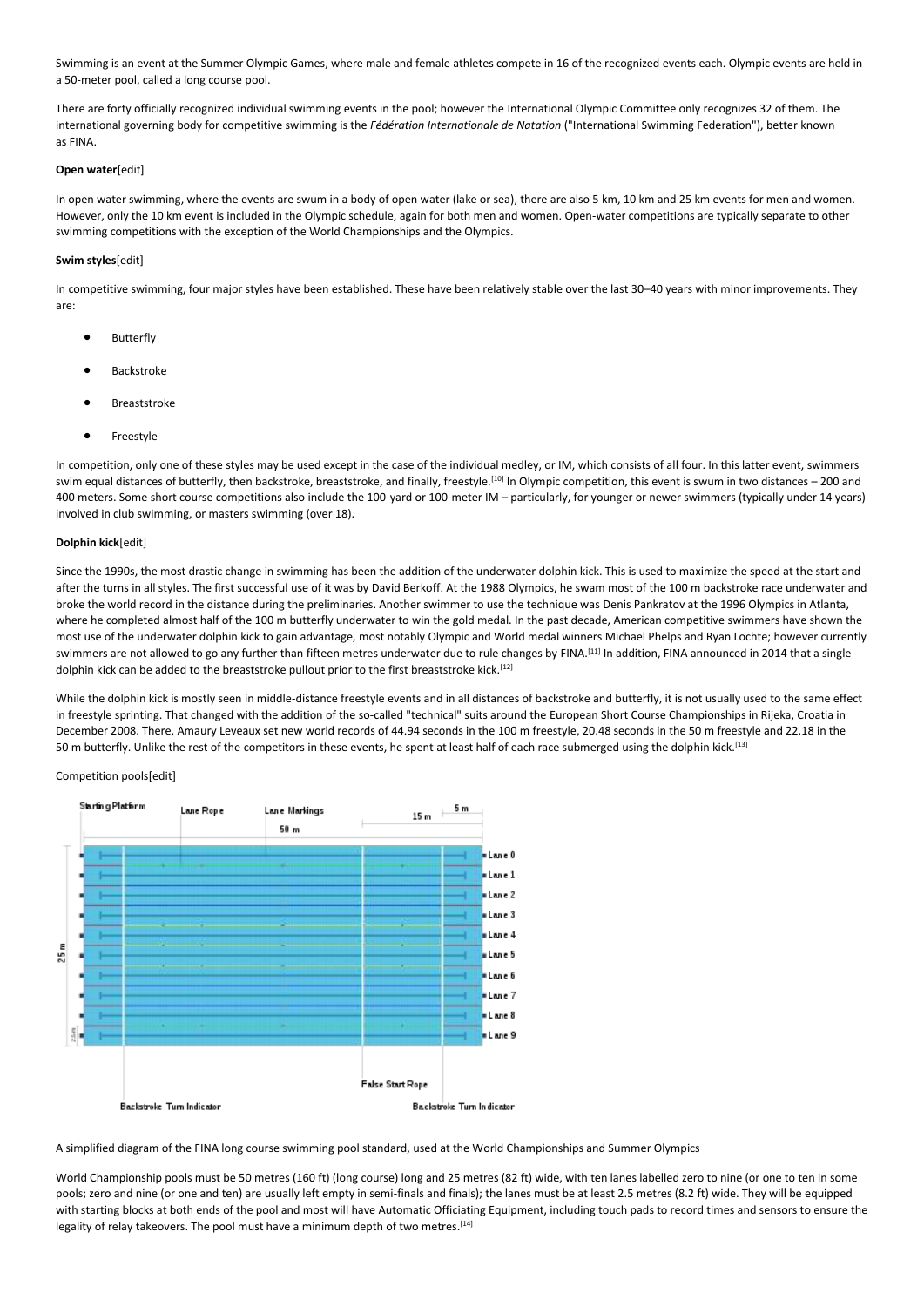Other pools which host events under FINA regulations are required to meet some but not all of these requirements. Many of these pools have eight, or even six, instead of ten lanes and some will be 25 metres (82 ft) long, making them Short course. World records that are set in short course pools are kept separate from those set in long course pools because it may be an advantage or disadvantage to swimmers to have more or less turns in a race.

# Seasons[edit]

Competitive swimming, from the club through to international level, tends to have an autumn and winter season competing in short course (25 metres or yards) pools and a spring and summer season competing in long course (50 metre) pools and in open water.

In international competition and in club swimming in Europe, the short course (25m) season lasts from September to December, and the long course (50m) season from January to August with open water in the summer months. These regulations are slowly being brought to competition in North America.

As of right now, in club, school, and college swimming in the United States and Canada, the short course (25 yards) season is much longer, from September to March. The long-course season takes place in 50-meter pools and lasts from April to the end of August with open water in the summer months.

In club swimming in Australasia, the short course (25m) season lasts from April to September, and the long course (50m) season from October to March with open water in the summer months.

Outside the United States, meters is the standard in both short and long course swimming, with the same distances swum in all events. In the American short course season, the 500 yard, 1000 yard, and 1650-yard freestyle events are swum as a yard is much shorter than a meter (100 yards equals 91.44 meters), while during the American long course season the 400 meter, 800 meter, and 1500-meter freestyle events are swum instead.

Beginning each swimming season racing in short course allows for shorter distance races for novice swimmers. For example, in the short course season if a swimmer wanted to compete in a stroke they had just learned, a 25-yard/meter race is available to them, opposed to the long course season when they would need to be able to swim at least 50 meters of that new stroke in order to compete.

## Officials[edit]

There are several types of officials,[15] which are needed to manage the competition.[16]

**Referee**: The referee has full control and authority over all officials. The referee will enforce all rules and decisions of FINA and shall have the final answer to all questions relating to the actual conduct of anything regarding the meet, as well as the final settlement of which is not otherwise covered by the rules. The referee takes overall responsibility for running the meet and makes the final decisions as to who wins each race. Referees call swimmers to the blocks with short blasts of his or her whistle. This is the signal for the swimmers to stand next to their blocks. Then the referee will blow a long whistle that will tell the swimmers to step on the block. For backstroke events, the long whistle is the signal for the swimmers to jump into the water. The referee will then blow another long whistle, signalling the swimmers to grab the gutter or the provided block handle. Finally the referee will hand over the rest to the starter by directing his or her hand to the starter.

**Starter**: The starter has full control of the swimmers from the time the referee turns the swimmers over to him/her until the race commences. A starter begins the race by saying, "Take your mark." At this point, the swimmers will get into stationary positions in which they would like to start their race. After all swimmers have assumed their stationary position, the starter will push a button on the starting system, signaling the start of a race with a loud noise (usually a beep or a horn) and flash from a strobe light. A starter sends the swimmers off the blocks and may call a false start if a swimmer leaves the block before the starter sends them. A starter may also choose to recall the race after the start for any reason or request the swimmers to "stand", "relax" or "step down" if he or she believes that (a) particular swimmer(s) has gotten an unfair advantage at the start.

**Clerk of course**: The clerk of course (also called the "bullpen") assembles swimmers prior to each event, and is responsible for organizing ("seeding") swimmers into heats based on their times. Heats are generally seeded from slowest to fastest, where swimmers with no previous time for an event are assumed to be the slowest. The clerk of the course is also responsible for recording and reporting swimmers who have chosen to "scratch" (not swim) their events after they have signed up or qualified to a semifinal or final. The clerk is also responsible for enforcing rules of the swim meet if a swimmer chooses to not show up ("No show" -NS) his or her events.

**Timekeepers**: Each timekeeper takes the time of the swimmers in the lane assigned to him/her. Unless a video backup system is used, it may be necessary to use the full complement of timekeepers even when automatic officiating equipment is used. A chief timekeeper assigns the seating positions for all timekeepers and the lanes for which they are responsible. In most competitions there will be one or more timekeepers per lane. In international competitions where full automatic timing and video placing equipment is in use timekeepers may not be required.

**Inspectors of turns**: One inspector of turns is assigned to one or more lanes at each end of the pool. Each inspector of turns ensures that swimmers comply with the relevant rules for turning, as well as the relevant rules for start and finish of the race. Inspectors of turns shall report any violation on disqualification reports detailing the event, lane number, and the infringement delivered to the chief inspector of turns who will immediately convey the report to the referee.

**Judges of Stroke**: Judges of stroke are located on each side of the pool. They follow the swimmers during their swim back and forth across the pool. They ensure that the rules related to the style of swimming designated for the event are being observed, and observe the turns and the finishes to assist the inspectors of turns.

**Finish judges**: Finish judges determine the order of finish and make sure the swimmers finish in accordance with the rules (two hands simultaneously for breaststroke and butterfly, on the back for backstroke, etc.)

If an official observes a swimmer breaking a rule concerning the stroke he or she is swimming, the official will report what they have seen to the referee. The referee can disqualify (or DQ) any swimmer for any violation of the rules that he/she personally observes or for any violation reported to them by other authorised officials. All disqualifications are subject to the decision and discretion of the referee.

Those who are disqualified may choose to protest their disqualification . Protests are reviewed by a panel of officials instead of the deck referee or stroke judges who may have made the initial disqualification report.

Swimwear[edit]

*Main article: Competitive swimwear*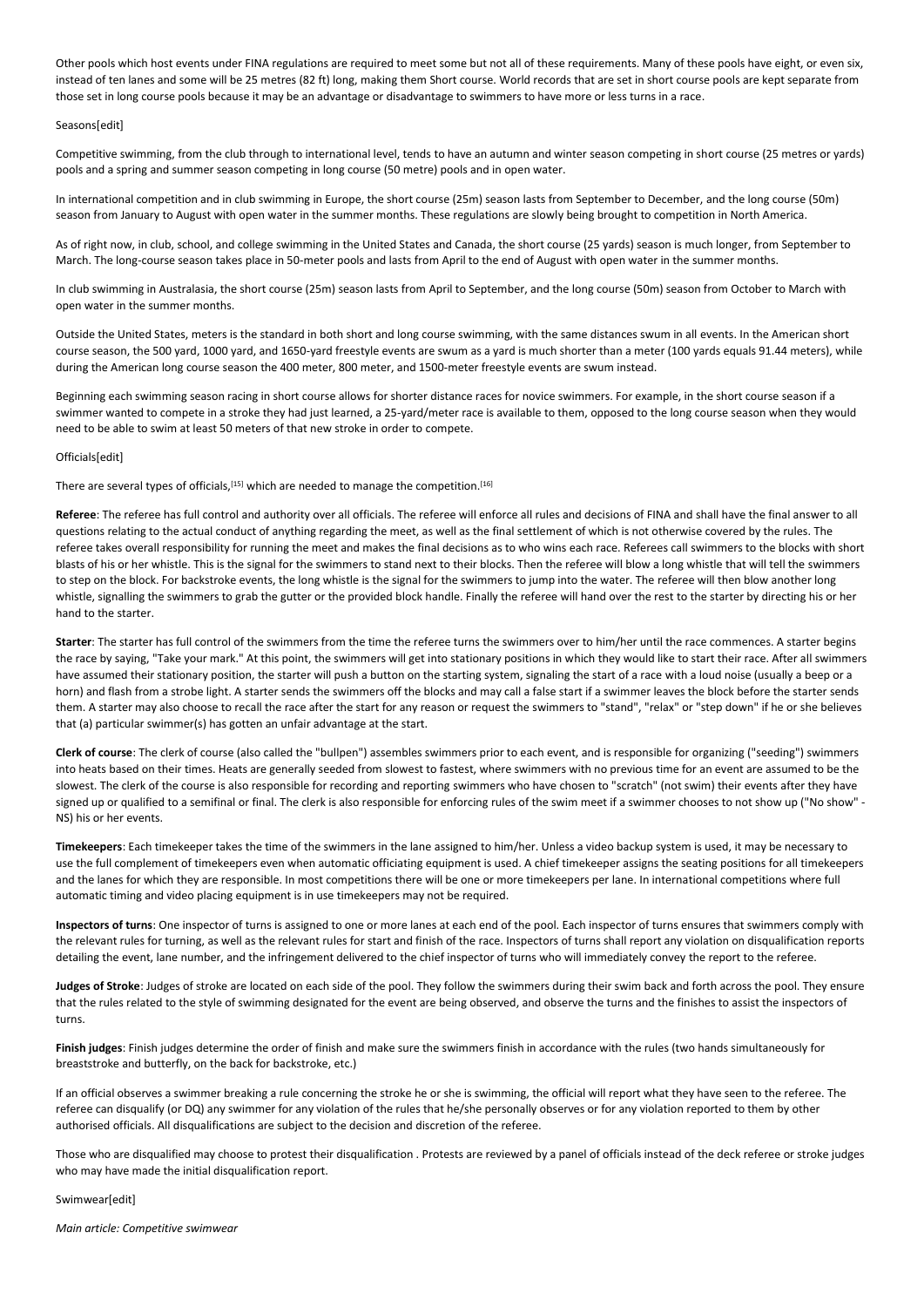

Australian Swim Team in their swimsuits, 1996

#### **Swimsuit**

Competitive swimwear seeks to improve upon bare skin for a speed advantage and coverage. In 2009, FINA rules and regulations were altered and suits made with polyurethane were banned because they made athletes more buoyant. These rules also banned suits which go above the navel or below the knee for men and suits which extend past the shoulders or cover the neck for women.<sup>[17]</sup>

#### **Swim cap**

A swim cap (a.k.a. cap) keeps the swimmer's hair out of the way to reduce drag. Caps may be made of latex, silicone, spandex or lycra.

# **Goggles**

Goggles keep water and chlorine out of swimmers' eyes. Goggles may be tinted to counteract glare at outdoor pools. Prescription goggles may be used by swimmers who wear corrective lenses.

## **Swim Fins**

Rubber fins are used to help kick faster and build strength and technique, but are illegal in a race. They also improve technique by keeping the feet in the proper position while kicking.

## **Drag suit**

Swimmers use drag suits in training to increase resistance. This allows a swimmer to be challenged even more when practicing and let the swimmer feel less resistance when racing. Drag suits are not used in competitive races.

## **Hand paddles**

Swimmers use these plastic devices to build arm and shoulder strength while refining hand-pulling technique. Hand paddles attach to the hand with rubber tubing or elastic material. They come in many different shapes and sizes, depending on swimmer preference and hand size.

## **Kickboard**

A kickboard is a foam board that swimmers use to support the weight of the upper body while they focus on kicking. Kicking is the movement of the legs only which helps to increase leg muscle for future strength.

#### **Pull buoy**

Often used at the same time as hand paddles, pull buoys support swimmers' legs (and prevent them from kicking) while they focus on pulling. Pull buoys are made of foam so they float in the water. Swimmers hold them in between the thighs. They can also be used as a kickboard to make kicking a little harder.

# **Ankle bands**

Improving balance will minimize the need for this kick to provide an upward, instead of a forward vector, and in some cases completely corrects the kick. Using an ankle band will have the immediate effect of turning off your kick, which then forces you to make efforts to correct your balance. If you are successful in discovering these, then the ankle band has done part of its job.<sup>[18]</sup>

#### **Snorkel**

A snorkel is a plastic device that helps swimmers breathe while swimming. This piece of equipment helps the swimmer practice keeping their head in one position, along with training them for the proper breathing technique of breathing in through the mouth and out the nose. This technique is the opposite of a common runner's breathing pattern, which is in the nose and out the mouth.<sup>[19][20]</sup>

#### **Tempo trainer**

A beeping clock attached to a swimmers cap or goggles helps maintain a certain arm tempo or speed. As each beep is heard, the next stroke, or cycles of strokes, should be taken.

## **Zoomers**

A type of rubber swimming fins, zoomers are cut off fins with the holes in the bottom. They help make the swimmer kick faster, but at the cost of working harder.

#### **Common Swimwear**[edit]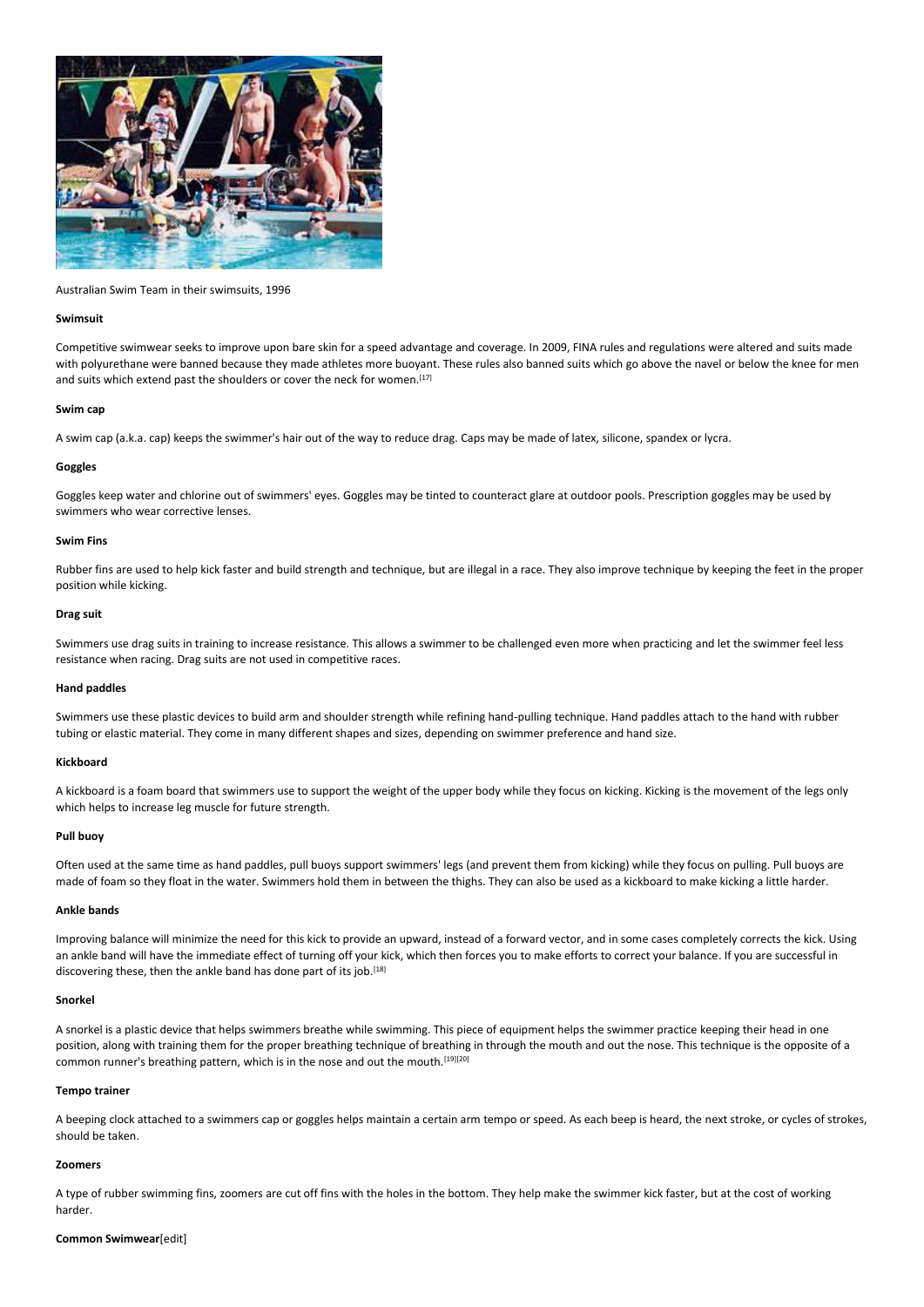Brands such as Arena, Speedo, Nike, and Adidas are popular regular swimwear brands. The most durable material for regular swimming is Polyester. The main difference between competition and regular swimwear is that competition swimwear is tighter and compresses the muscles of the swimmers. Regular swimwear is easier to put on and more comfortable for leisure activities.

**Men**[edit]



Olympic gold medalist Tyler Clary of U.S. walks wearing men's swim briefs, while Hayley Palmer sports a racerback one-piece swimsuit, 2012

The most used practice swimwear for men includes briefs and jammers. Males generally swim barechested.

There was controversy after the Beijing Olympic Games in 2008 when many Olympic swimmers broke records an unprecedented number of times using revolutionary swimsuits that covered their entire legs. To highlight the issue, in 2008, 70 world records were broken in one year, and 66 Olympic records were broken in one Olympic Games (there were races in Beijing where the first five finishers were swimming faster than the old world record).

As of January 1, 2010, men are only allowed to wear suits from the waist to the knees.<sup>[21]</sup> They are also only permitted to wear one piece of swimwear; they cannot wear briefs underneath jammers. This rule was enacted after the controversy in the Beijing Olympics and Rome World Championships.

# **Women**[edit]

Women wear one-piece suits with thicker and higher backs for competition, though two-piece suits can also be worn during practice. Backs vary mainly in strap thickness and geometric design. Most common styles include: racerback, axel back, corset, diamondback, and butterfly-back/Fly-Back. There are also different style lengths: three-quarter length (reaches the knees), regular length (shoulders to hips), and bikini style (two-piece). As of January 1, 2010, in competition, women must wear suits that do not go past the shoulders or knees.

# **Use of drag wear**[edit]

Drag suits are used to increase water resistance against the swimmer to help them train for competitions. Other forms of drag wear include nylons, old suits, and T-shirts: articles that increase friction in the water to build strength during training, and thus increase speed once drag items are removed for competition. Some swimmers practice in basketball shorts over their bathing suit, wearing two bathing suits, or wearing an extra bathing suit with holes cut in the material.

Many swimmers also shave areas of exposed skin before end-of-season competitions to reduce friction in the water. The practice gained popularity after the 1956 Olympics, when Murray Rose and Jon Henricks came shaved and won gold medals for Australia.[22] Freshly shaven skin is less resistant when in the water. In addition, a 1989 study demonstrated that shaving improves a swimmer's overall performance by reducing drag.<sup>[23]</sup>

Wearing drag suits during training also improves mental performance during competitions<sup>[citation needed</sup>]. Drag makes a swimmer feel slower and more resistant during training with the added friction. Then on the day of the competition, a shaven swimmer wearing only a fast competition suit will feel an improvement in how fast and smooth they feel in the water.[*citation needed*]

The disadvantages of using a drag suit include the depletion of proper stroke. This is caused by the swimmer's own fatigue. When the swimmer becomes more fatigued, different muscle groups become more tired. Consequently, the swimmer will try to engage another group of muscle to do the same thing, which can cause the stroke efficiency to drop.[*citation needed*]

# Elite and international swimming[edit]

Elite and international swimming comprises the highest level of competition available to swimmers, including competitions such as the Olympic Games and FINA World Aquatics Championships.

# **Professionalism**[edit]

Swimming creates a mix of levels, including: fully professional, semi-professional, and amateur. Fully professional swimmers will typically get a salary both from their national governing body and from outside sponsors, semi-professionals a small stipend from their national governing body, and amateurs receive no funding. Outside of these major championships prize money is low – the 2015 FINA World Cup series has a total prize fund of \$3,000 per race shared between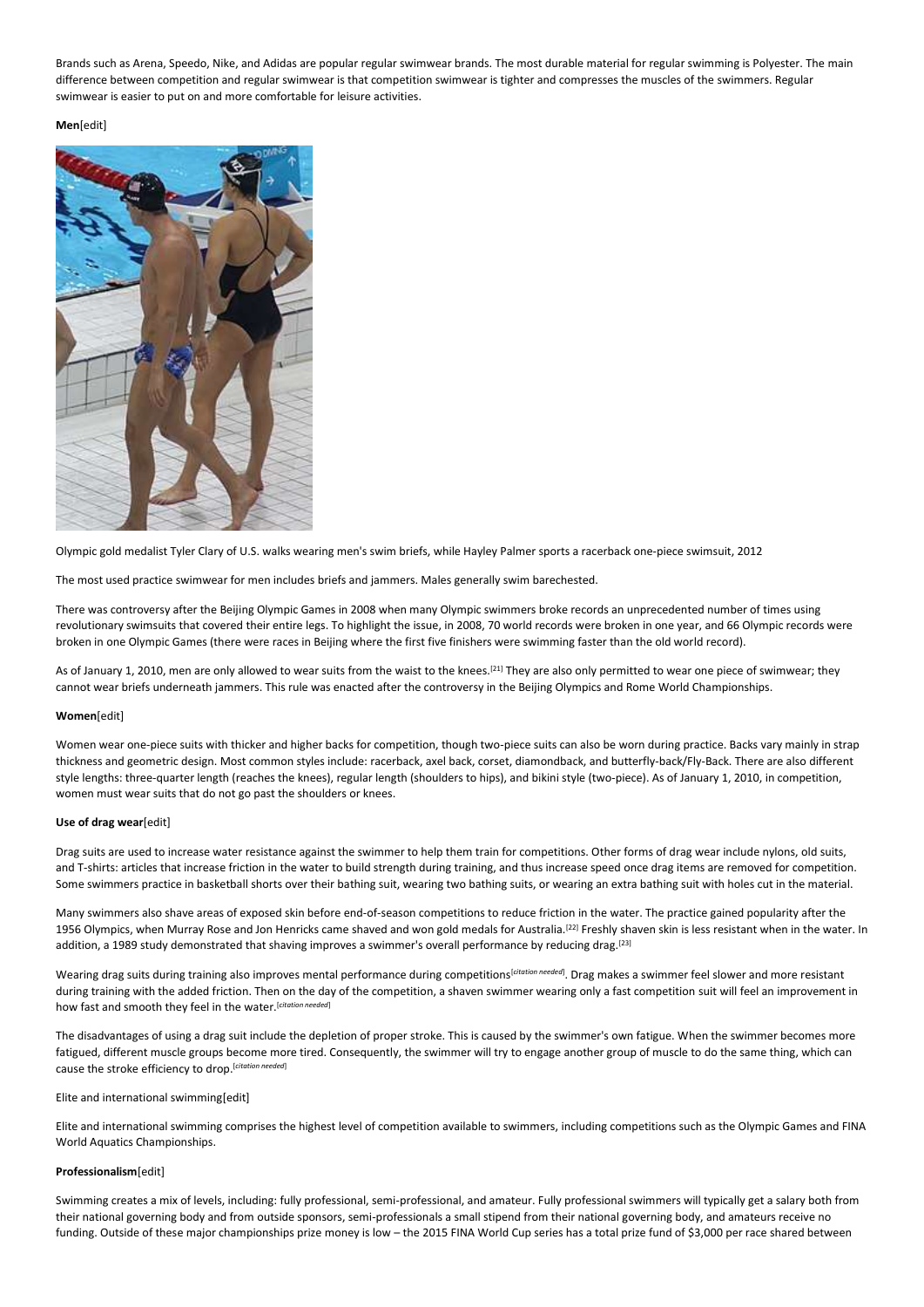the top three<sup>[24]</sup> and the 2014–15 USA Grand Prix Series \$1,800<sup>[25]</sup>compared to the 2015 World Aquatics Championships fund of \$60,000 per race shared between the top eight.<sup>[26]</sup>

## Open-water swimming[edit]

Open water swimming is swimming outside a regular pool, usually in a lake, or sometimes ocean. Popularity of the sport has grown in recent years, particularly since the 10 km open water event was added as an Olympic event in 2005, contested for the first time in the 2008 Olympic Games in Beijing.<sup>[27]</sup>

New recent technology has developed much faster swimsuits. Full body suits have been banned, but swimmers at the very top levels still wear suits that have been lasered together because stitching creates drag. The disadvantage of these suits is that they are often uncomfortable and tight, and can tear easily if not handled carefully.

The largest Ocean Swim's in terms of numbers of participants are in Australia, with the Pier to Pub, Cole Classic and Melbourne Swim Classic all with roughly 5000 swimming participants.

# Changes to the sport[edit]

Swimming times have dropped over the years due to superior training techniques and new technical developments.

The first four Olympics were not held in pools, but in open water (1896 – the Mediterranean, 1900 – the Seine river, 1904 – an artificial lake, 1906 – the Mediterranean). The 1904 Olympics' freestyle race was the only one ever measured at 100 yards, instead of the usual 100 meters. A 100-meter pool was built for the 1908 Olympics and sat in the center of the main stadium's track and field oval. The 1912 Olympics, held in the Stockholm harbor, marked the beginning of electronic timing. [*clarification needed*]

Male swimmers wore full-body suits until the 1940s, which caused more drag in the water than their modern swimwear counterparts experience. Competition suits now include engineered fabric and designs to reduce swimmers' drag in the water and prevent athlete fatigue. In addition, over the years, pool designs have lessened the drag. Some design considerations allow for the reduction of swimming resistance, making the pool faster. These include proper pool depth, elimination of currents, increased lane width, energy absorbing racing lane lines and gutters, and the use of other innovative hydraulic, acoustic, and illumination designs. There have been major changes in starting blocks over the past years. Starting blocks used to be small, narrow and straight [28] but through time they have become bigger and wider and nowadays the surface of the block is angled towards the swimming pool.<sup>[29]</sup> In addition, starting blocks now have a "wedge" which is a raised, slanting platform situated at the rear of the main block. This enables the swimmer to adopt a crouched position at a 90 degrees angle and push off quicker with the rear leg to increase their launch power.<sup>[30]</sup>

The 1924 Summer Olympics were the first to use the standard 50-meter pool with marked lanes. In the freestyle, swimmers originally dove from the pool walls, but diving blocks were incorporated at the 1936 Summer Olympics. The tumble turn was developed by the 1950s and goggles were first used in the 1976 Olympics.

There were also changes in the late 20th century in terms of technique. Breaststrokers are now allowed to dip their heads completely under water to glide, which allows for a longer stroke and faster time. However, the breaststrokers **must** bring their heads up at the completion of each cycle. In addition, a key hole pull in the breaststroke start and turns has been added to help speed up the stroke. There have been some other changes added recently[*when?*] as well. Now off the start and turns, breaststrokers are allowed one butterfly kick to help increase their speed. Backstrokers are now allowed to turn on their stomachs before the wall in order to perform a "flip-turn". Previously, they had to reach and flip backwards and a variation of it, known as a "bucket turn" or a "suicide turn", is sometimes used in individual medley events to transition from backstroke to breaststroke.

# Records[edit]

The foundation of FINA in 1908 signaled the commencement of recording the first official world records in swimming.<sup>[31]</sup> At that time records could be established in any swimming pool of length not less than 25 yards, and records were also accepted for intermediate distance split times from long distance events. Today World Records will only be accepted when times are reported by Automatic Officiating Equipment, or Semi-Automatic Officiating Equipment in the case of Automatic Officiating Equipment system malfunction.<sup>[32]</sup>

Records in events such as 300 yd, 300 m, 1000 yd, and 1000 m freestyle, 400 m backstroke, and 400 m and 500 m breaststroke were no longer ratified from 1948. A further removal of the 500 yd and 500 m freestyle, 150 m backstroke, and 3×100 m medley relay from the record listings occurred in 1952.

In 1952, the national federations of the United States and Japan proposed at the FINA Congress the separation of records achieved in long-course and shortcourse pools, however it was four more years before action came into effect with the Congress deciding to retain only records held in 50 m pools as the official world record listings.

By 1969 there were thirty-one events in which FINA recognised official world records – 16 for men, 15 for women – closely resembling the event schedule that was in use at the Olympic Games.

The increase in accuracy and reliability of electronic timing equipment led to the introduction of hundredths of a second to the time records from 21 August 1972.

Records in short course (25 m) pools began to be officially approved as "short course world records" from 3 March 1991. Prior to this date, times in short course (25 m) pools were not officially recognised, but were regarded a "world best time" (WBT). From 31 October 1994 times in 50 m backstroke, breaststroke, and butterfly were added to the official record listings.

FINA currently recognises world records in the following events for both men and women. [33]

- Freestyle: 50 m, 100 m, 200 m, 400 m, 800 m, 1500 m
- Backstroke: 50 m, 100 m, 200 m
- Breaststroke: 50 m, 100 m, 200 m
- Butterfly: 50 m, 100 m, 200 m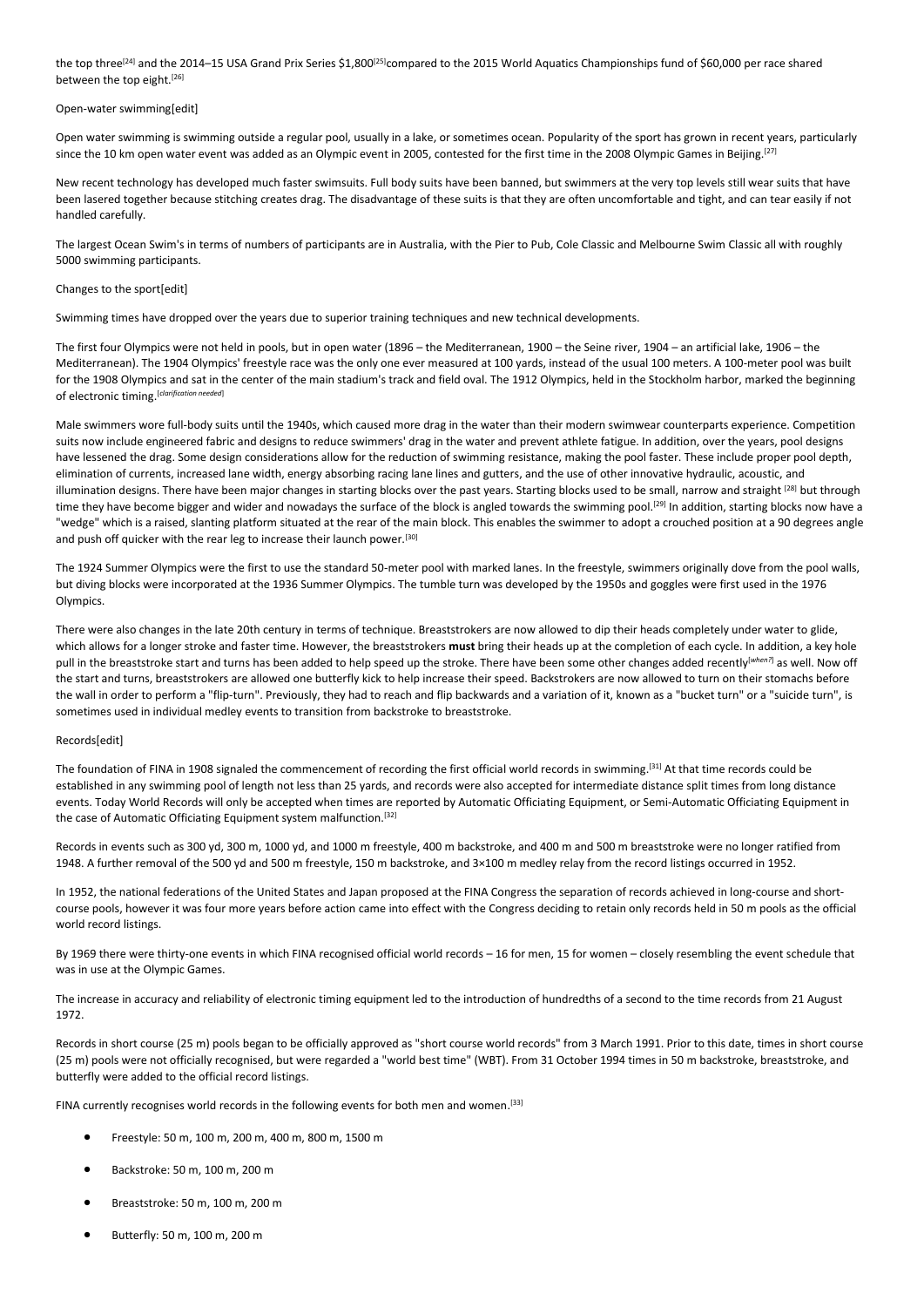- Individual medley: 100 m (short course only), 200 m, 400 m
- Relays: 4×50 m freestyle relay (short course only), 4×100 m freestyle, 4×200 m freestyle, 4×50 m medley relay (short course only), 4×100 m medley
- Mixed relays (teams of two men and two women): 4×50 m mixed freestyle (short course only), 4×100 m mixed freestyle (long course only), 4×50 m mixed medley (short course only), 4×100 m mixed medley (long course only)

# **Historical breakthroughs**[edit]

— denotes instances that cannot be determined

|                                                  |                                                  | <b>Styles</b>                              |                                                                      |                                                 |                                              |                                               |                                            |                                              |                                               |                                                     |                                       |
|--------------------------------------------------|--------------------------------------------------|--------------------------------------------|----------------------------------------------------------------------|-------------------------------------------------|----------------------------------------------|-----------------------------------------------|--------------------------------------------|----------------------------------------------|-----------------------------------------------|-----------------------------------------------------|---------------------------------------|
| <b>Distance</b>                                  |                                                  | Freestyle                                  |                                                                      | <b>Backstroke</b>                               |                                              | <b>Breaststrok</b><br>e                       |                                            | <b>Butterfly</b>                             |                                               | <b>Medley</b>                                       |                                       |
|                                                  |                                                  | M                                          | W                                                                    | M                                               | W                                            | M                                             | W                                          | M                                            | W                                             | M                                                   | W                                     |
| 50<br>m<br>un<br>der<br>30<br>sec                | 5<br>0<br>m<br>p<br>o<br>ol                      |                                            |                                                                      |                                                 |                                              |                                               | 200<br>9.<br>Jessi<br>ca<br>Hard<br>y      |                                              |                                               |                                                     |                                       |
|                                                  | $\overline{2}$<br>5<br>m<br>p<br>o<br>ol         |                                            |                                                                      |                                                 |                                              |                                               | 200<br>2.<br>Em<br>ma<br>Igels<br>trö<br>m |                                              |                                               |                                                     |                                       |
| 10<br>0m<br>un<br>der<br>$\mathbf{1}$<br>mi<br>n | 5<br>0<br>m<br>р<br>o<br>ol                      | 1922.<br>Johnn<br>y<br>Weiss<br>mulle<br>r | 1962<br>$\ddot{\phantom{a}}$<br>Daw<br>n<br>Fras<br>er               | 1964<br>$\cdot$<br>Tho<br>mpso<br>n<br>Man<br>n | 200<br>2.<br>Nat<br>alie<br>Cou<br>ghli<br>n | 200<br>1.<br>Ro<br>ma<br>n<br>Slu<br>dno<br>V | +4se<br>c                                  | 19<br>60.<br>La<br>nc<br>e<br>Lar<br>so<br>n | 1977<br>Chris<br>tiane<br>Knac<br>ke          |                                                     |                                       |
|                                                  | $\overline{2}$<br>5<br>m<br>р<br>o<br>ol         |                                            |                                                                      |                                                 |                                              |                                               | $+2.5$<br>sec                              |                                              |                                               |                                                     | 1999<br>Jenn<br>y<br>Tho<br>mpso<br>n |
| 20<br>0m<br>un<br>der<br>$\mathbf{2}$<br>mi<br>n | 5<br>0<br>m<br>p<br>o<br>ol                      | 1963.<br>Don<br>Scholl<br>ander            | 1976<br>$\ddot{\phantom{0}}$<br>Korn<br>elia<br>Ende<br>$\mathsf{r}$ | 1976<br>John<br>Nabe<br>r                       | $+4s$<br>ec                                  | $+7s$<br>ec                                   | $+19s$<br>ec                               | 19<br>76.<br>Ro<br>ger<br>Pyt<br>tel         | $+2se$<br>С                                   | 19<br>91.<br>Ta<br>má<br>$\sf S$<br>Da<br>rny<br>i. | $+6se$<br>C                           |
|                                                  | $\overline{2}$<br>5<br>${\sf m}$<br>р<br>0<br>ol |                                            |                                                                      |                                                 | 201<br>4.<br>Kati<br>nka<br>Hos<br>szú       | $+0.$<br>5se<br>$\mathsf{C}$                  | $+14.$<br>5sec                             |                                              | 2014<br>$\cdot$<br>Mire<br>ia<br>Belm<br>onte |                                                     | $+2se$<br>C                           |
| 40<br>0m<br>un<br>der                            | 5<br>0<br>m<br>p                                 | 1973.<br>Rick                              | 2009<br>$\ddot{\phantom{0}}$<br>Fede<br>rica                         |                                                 |                                              |                                               |                                            |                                              |                                               | $+4s$<br>ec                                         | $+26s$<br>ec                          |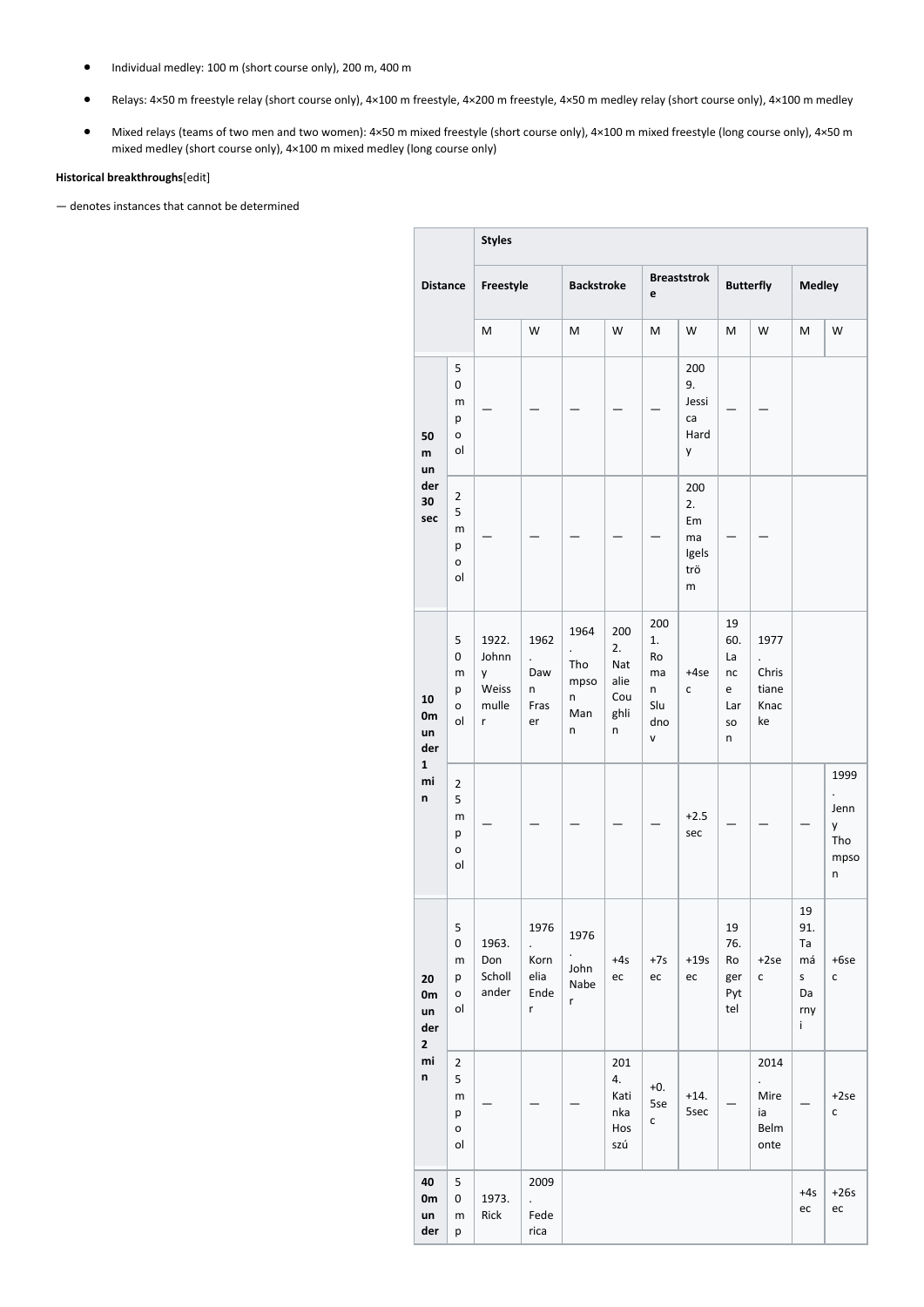| 4<br>mi<br>n                                                    | o<br>ol                                             | DeMo<br>nt                                       | Pelle<br>grini                                                   |                                               |                                                                |
|-----------------------------------------------------------------|-----------------------------------------------------|--------------------------------------------------|------------------------------------------------------------------|-----------------------------------------------|----------------------------------------------------------------|
|                                                                 | $\mathbf 2$<br>5<br>m<br>р<br>$\mathsf{o}$<br>ol    |                                                  | 2003<br>$\ddot{\phantom{0}}$<br>Lind<br>say<br>Benk<br>o         | $20\,$<br>07.<br>Lás<br>zló<br>Cse<br>$\sf h$ | $+19s$<br>ec                                                   |
| 80<br>0m<br>un<br>der<br>8<br>mi<br>n                           | 5<br>0<br>m<br>р<br>o<br>ol                         | 1979.<br>Vladi<br>mir<br>Salnik<br>ov            | $+5se$<br>$\mathsf{C}$                                           |                                               |                                                                |
|                                                                 | $\overline{2}$<br>5<br>m<br>p<br>$\mathsf{o}$<br>ol |                                                  | 2013<br>$\ddot{\phantom{0}}$<br>Mire<br>ia<br>Bel<br>mon<br>te   |                                               |                                                                |
| 15<br>00<br>${\sf m}$<br>un<br>der<br>15<br>mi<br>n             | 5<br>0<br>m<br>р<br>o<br>ol                         | 1980.<br>Vladi<br>$\mathsf{mir}$<br>Salnik<br>ov | $+26s$<br>ec                                                     |                                               |                                                                |
|                                                                 | $\overline{2}$<br>5<br>m<br>р<br>$\mathsf{o}$<br>ol |                                                  | $+20s$<br>$\mathop{\text{ec}}$                                   |                                               |                                                                |
| $4\times$<br>10<br>0<br>${\sf m}$<br>un<br>der<br>4<br>mi<br>n  | 5<br>0<br>m<br>р<br>0<br>ol                         | 1938.<br>Unite<br>d<br><b>States</b>             | 1972<br>$\ddot{\phantom{0}}$<br>Unit<br>${\sf ed}$<br>Stat<br>es | 19<br>64.<br>Uni<br>ted<br>Sta<br>tes         | 2000<br>$\ddot{\phantom{0}}$<br>Unite<br>d<br>State<br>$\sf S$ |
| $4 \times$<br>20<br>$\pmb{0}$<br>m<br>un<br>der<br>8<br>mi<br>n | 5<br>0<br>m<br>р<br>0<br>ol                         | 1964.<br>Unite<br>d<br><b>States</b>             | 1986<br>$\ddot{\phantom{0}}$<br>East<br>Ger<br>man<br>y          |                                               |                                                                |

Health benefits[edit]

Swimming is a healthy workout that can be done for a lifetime. It is a low-impact workout that has several mental and bodily health benefits, and can be a recreational activity. Swimming builds endurance, muscle strength, and cardiovascular fitness.<sup>[34]</sup>

The US Census Bureau reports that two and a half hours per week of aerobic physical activity such as swimming can decrease the risk of chronic illnesses. Along with this, swimming is linked to better cognitive function, lower risk of type 2 diabetes, lower risk of high blood pressure, and lower risk of a stroke. Mentally, swimming is known to lower stress levels and occurrences of depression and anxiety. People are typically able to exercise longer in water than on land without increased effort, and minimal joint or muscle pain. The water makes the swimmer feel lighter in the water, leaving less stress on joints.[35][36][37][38]

Common injuries[edit]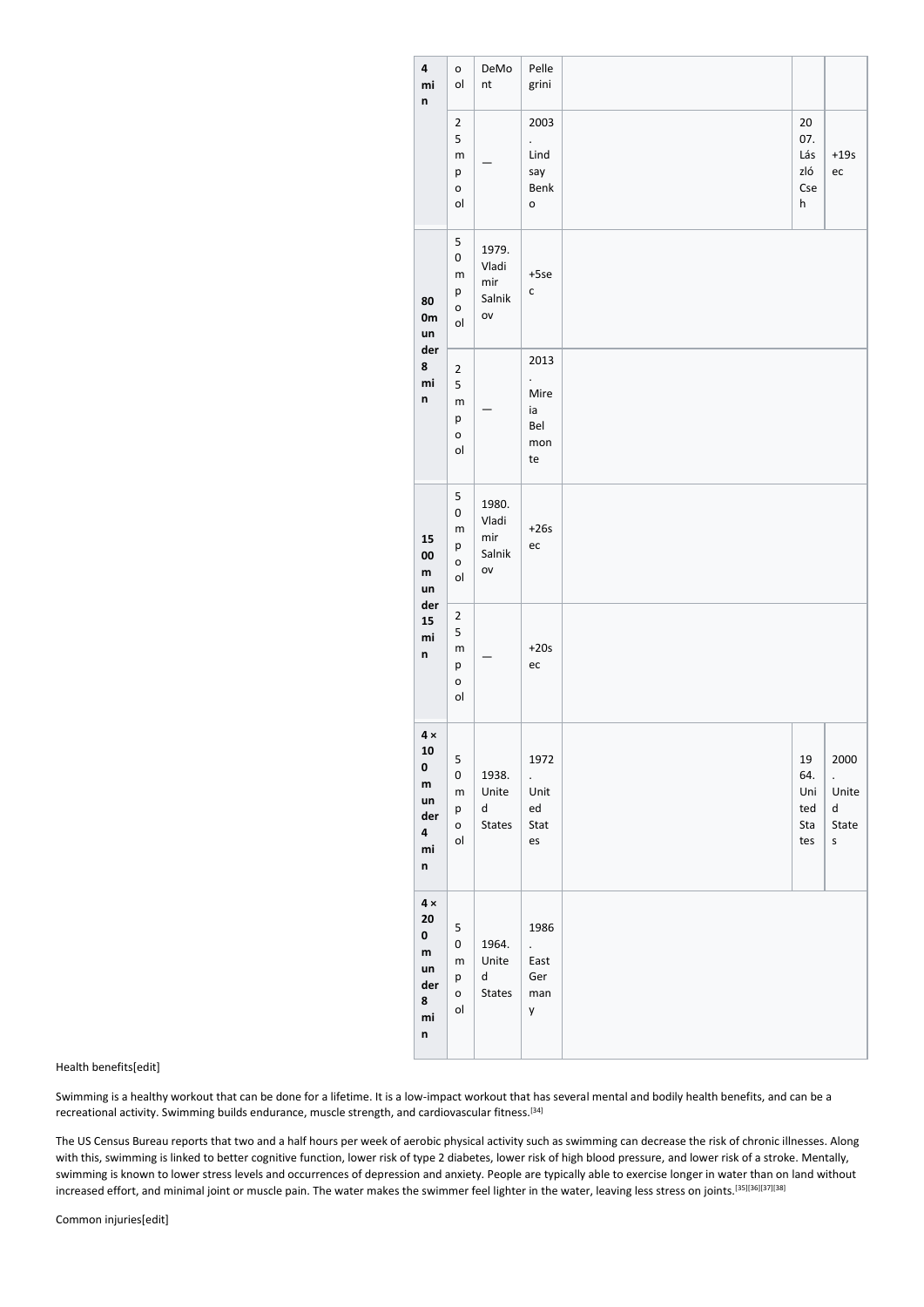#### *Main article: Swimming injuries*

Due to continuous rotation and usage, the shoulder (rotator cuff) is the joint most susceptible to injury in swimmers. As opposed to a single incident, injury to the rotator cuff in swimmers is a result of repeated trauma and overuse.<sup>[39]</sup> The joint is most prone to injury when the arm is repetitively used in a position above the horizontal. This position occurs in each of the four swimming strokes in every cycle of the arms. Of the four muscles and tendons of the rotator cuff, the injury, or tear, is most likely to occur in the tendon of the supraspinatus. Rotator cuff impingement is due to pressure on the rotator cuff from part of the scapula as the arm is raised.

The best way to prevent injury is to diagnose the issue early. Typically, poor technique and excessive use without rest are the primary causes of injury. Through communication between swimmers, coaches, parents, and medical professionals, any issue can be diagnosed prior to more serious injury. Additionally, proper warm-up and strength training exercises should be completed before any rigorous movements.

In treating a rotator cuff injury, the most important factor is time. Due to the nature of the joint being primarily stabilized by muscle and tendon, the injury must be fully healed to prevent recurrence. Returning to swimming or other demanding exercises too soon will likely result in degeneration of a tendon eventually resulting in a rupture. During the rehabilitation period, focus should be placed on rotator cuff and scapular strengthening.[40]

## See also[edit]

- Diving
- FINA World Aquatics Championships
- Free Colchian
- Georgian swimming
- **Lifeguard**
- List of swimming styles
- List of water sports
- List of world records in swimming
- Sports nutrition
- Synchronized swimming
- Swimming at the Summer Olympics
- Swimwear and hygiene
- U.S. Masters Swimming
- Water aerobics
- Water polo

# References[edit]

- 1. **^** *"Most Mentioned Olympic Sport in 2004". www.topendsports.com. Retrieved 7 March 2017.*
- 2. **^** *"USA Swimming - Rules & Regulations". www.usaswimming.org. Retrieved 7 March 2017.*
- 3. **^** http://www.csoaofficials.com/csoaquiz/rulebook.pdf
- 4. **^** *"Early History of Swimming". 4 March 2012. Archived from the original on 4 March 2012.*
- 5. **^** *"The Community of Worldwide Swimmers | Latest News, Forums & Blog of Swimming World". Tidalwave.usswim.net. Archived from the original on 28 December 2013. Retrieved 30 December 2016.*
- 6. **^** *"John Trudgen (Gbr)". ISHOF.org. Retrieved 2016-12-30.*
- 7. **^** *Lisa Porter. "The History of Competitive Swimming". Livestrong.Com. Retrieved 2016-12-30.*
- 8. **^** *"Overview of history of swimming pools". Swimmingpool.com. Retrieved 2012-08-14.*
- 9. **^** *"Why do swimmers shave their bodies?". HowStuffWorks. Retrieved July 24, 2015.*
- 10. **^** *"Swimming Rules". Fina.org. Archived from the original on 6 July 2013. Retrieved 16 July 2013.*
- 11. **^** *"SW 8 BUTTERFLY | fina.org – Official FINA website". www.fina.org. Archived from the original on 3 April 2016. Retrieved 12 April 2016.*
- 12. **^** *Keith, Braden (2 December 2014). "FINA announces another rules change to breaststroke pullouts". SwimSwam. Retrieved 6 November 2017.*
- 13. **^** *"Results of the French team in Rijeka,2008". Swimrankings.net. Retrieved 2012-08-14.*